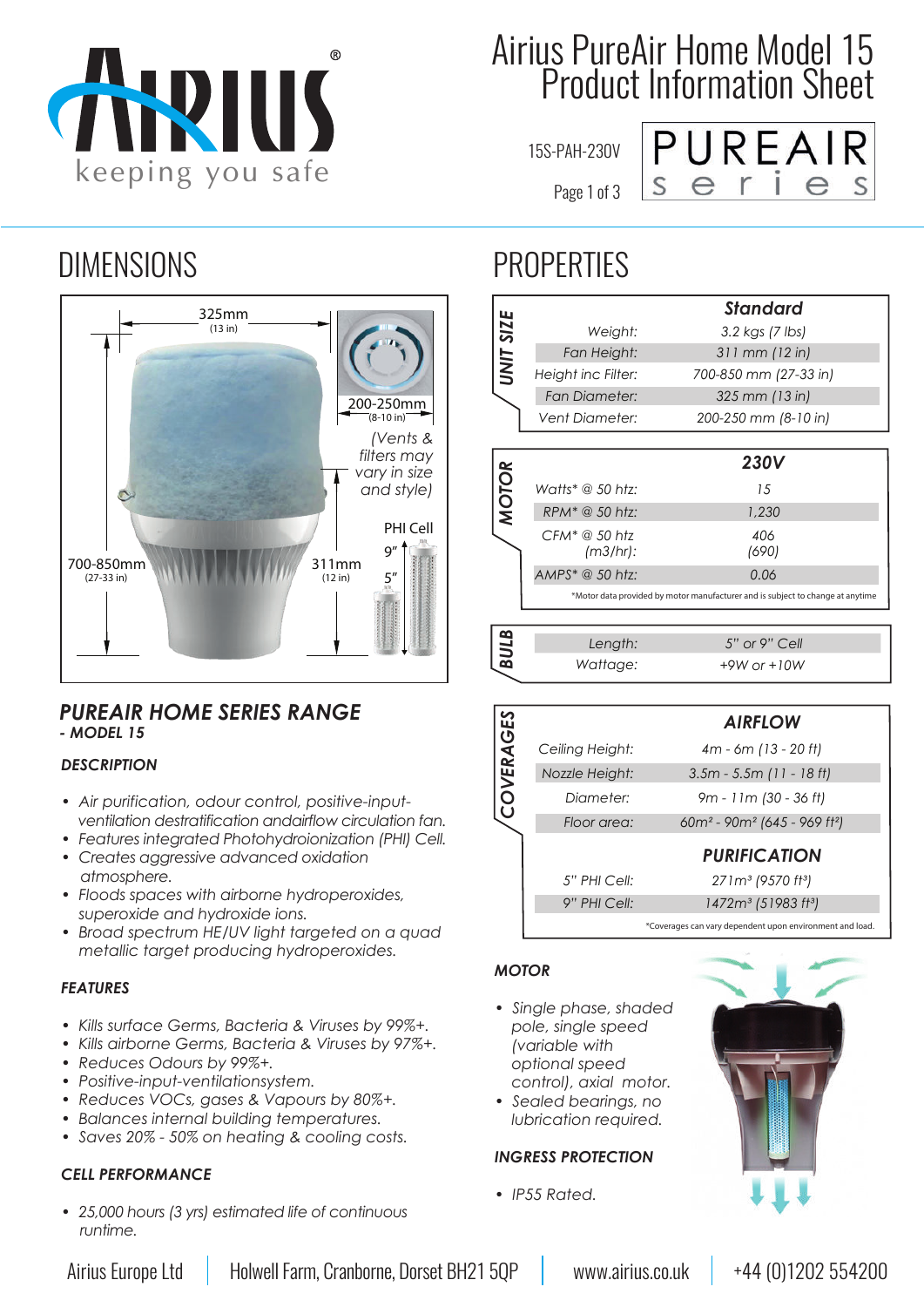

# Airius PureAir Home Model 15 Product Information Sheet

15S-PAH-230V



### **PROPERTIES**

### *HOUSING & COMPONENTS*

- *ï ABS Resin Inc. internal fixed blade stator.*
- *ï 5VA flame resistance rating.*
- *ï Washable and replaceable air and pollen filter.*
- *ï Hydrated catalytic matrix cell (Quad-Metallic).*
- *ï UV bulb encased in a protective poly tube & entire assembly is encased in a protective metal cell.*

#### *OPERATING TEMPERATURES*

- *ï Operating Temp = -20°C (-4°F) to 70°C (158°F)*
- *ï Thermal shut off = 110°C (230°F)*
- *ï Reset = 90°C (195°F)*

#### *NOISE LEVEL*

*ï 3 Metres = 0 - 21 dB(A)*

#### *COLOUR*

- *ï White as standard.*
- *ï Can be tailor painted to your colour specifications.*

#### *ACCESSORIES & OPTIONS*

*ï Speed Controls - On/off speed controls allow for variable output from Airius unit. 1 AMP and 5 AMP controls available.*

#### *PUREAIR HOME COMPONENTS*

- **Air Purification Fan · Airflow & Pollen Filter** 
	-



**· Ceiling Hanging Vent · PHI Cell** 







#### *OPERATION*

*ï Designed to operate 24 hours-a-day, 7 days-a-week to protect against airborne mould, bacteria, viruses, odours and VOCs and save heating & cooling costs.* 

#### *MAINTENANCE*

- *ï No maintenance required.*
- *ï If the Photohydroionization Cell fails, contact manufacturer.*

#### *WARRANTY*

- *ï 5 years parts and workmanship from shipping date on fan unit.*
- *ï 1 years parts and workmanship from shipping date on Photohydroionization Cell.*
- *ï 120 day money back guarantee UK only (T's & C's apply).*

#### *SAFETY PRECAUTIONS*

*ï UV bulb is encased in a protective poly tube to prevent any glass or mercury breakage/leakage.*

#### *AIRFLOW CIRCULATION & VENTILATION*

*ï Air circulated into the main living area from the space above increases air pressure, forcing old dirty air out and encourages full airflow circulation and purification coverage.*